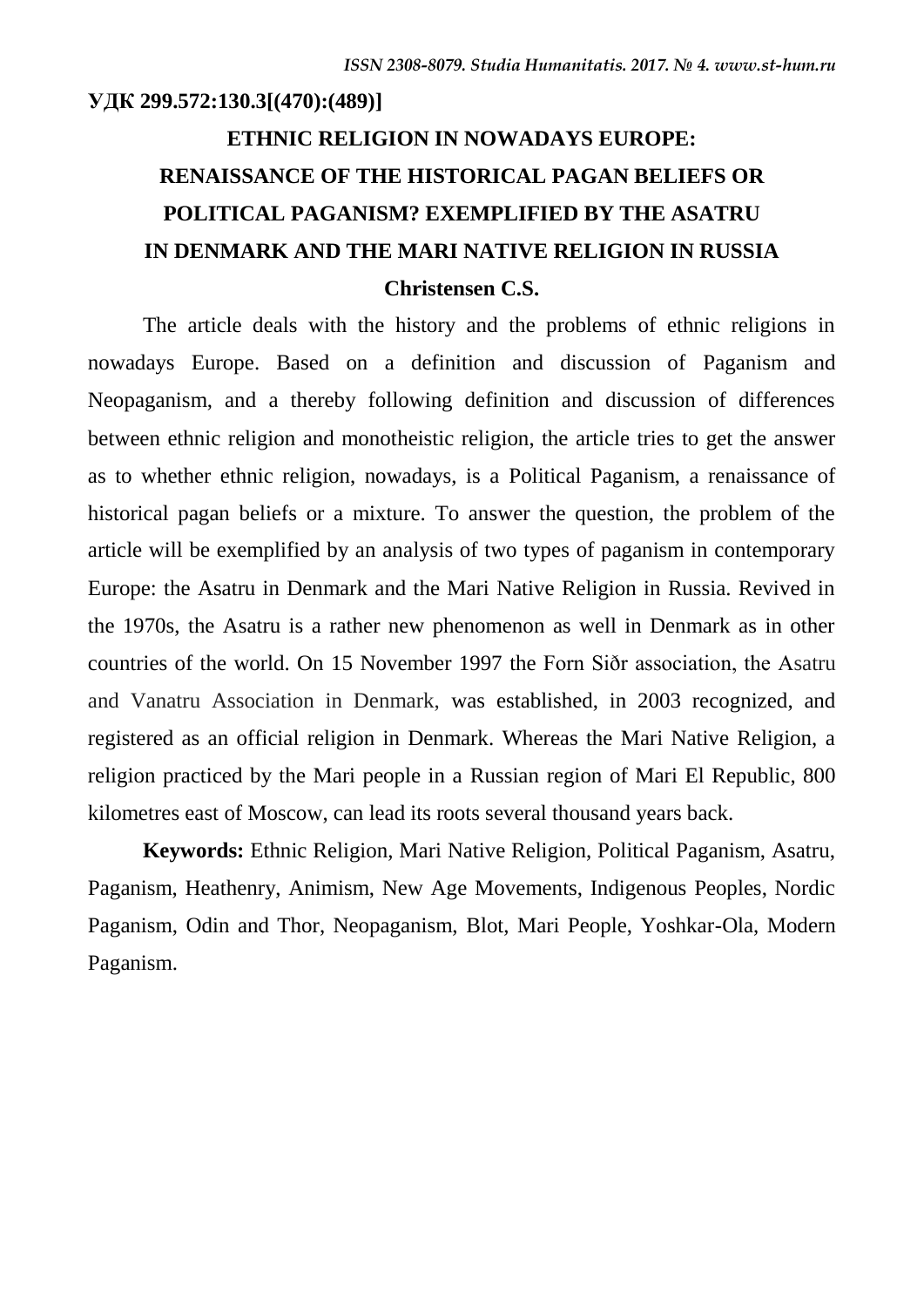# **ЭТНИЧЕСКИЕ РЕЛИГИИ СОВРЕМЕННОЙ ЕВРОПЫ: ВОЗРОЖДЕНИЕ ЯЗЫЧЕСКИХ ВЕРОВАНИЙ ИЛИ ПОЛИТИКА? НА ПРИМЕРЕ АСАТРУ В ДАНИИ И МАРИЙСКОЙ ТРАДИЦИОННОЙ РЕЛИГИИ В РОССИИ**

## **Христенсен К.С.**

Статья посвящена истории и проблемам этнических религиозных групп в современной Европе. Основываясь на определении терминов "язычество" и "неоязычество", и, вследствие этого, выявлении различий этих явлений, автор статьи пытается найти ответ на вопрос, являются ли современные этнические религии возрождением языческих верований, политикой или чем-то средним. Чтобы ответить на этот вопрос, в статье приводятся анализ двух типов язычества, существующего сегодня в Европе, Асатру в Дании и марийской традиционной религии в России. Асатру, возрожденная в 70-х годах XX века, – достаточно новое явление как в Дании, так и в других странах. Религиозная организация Форн Сидр – датская ассоциация Асатру и Ванатру – была основана 15 ноября 1997 года, признана и зарегистрирована в 2003 году как официальная религия в Дании. В свою очередь марийская традиционная религия, народная религия марийцев (Республика Марий Эл, находится в 800 км от Москвы), уходит корнями на тысячу лет назад.

**Ключевые слова:** этническая религия, марийская традиционная религия, политическое язычество, асатру, язычество, языческие народы, анимизм, движения «Нью Эйдж», коренные народы, скандинавское язычество, Один и Тор, неоязыество, марийцы, Йошкар-Ола, современное язычество.

## **Paganism, Modern Paganism, Political Paganism and Nordic Paganism**

At the beginning of the fourth century, Early Christianity population of the Roman Empire first used terms, paganism or pagan, about people who practiced [polytheism.](https://en.wikipedia.org/wiki/Polytheism) At that time, around the year 312, Christianity became the dominant religion following the battlefield convention of the Emperor Constantine and the relocation of the imperial capital from Rome to Constantinople. In the following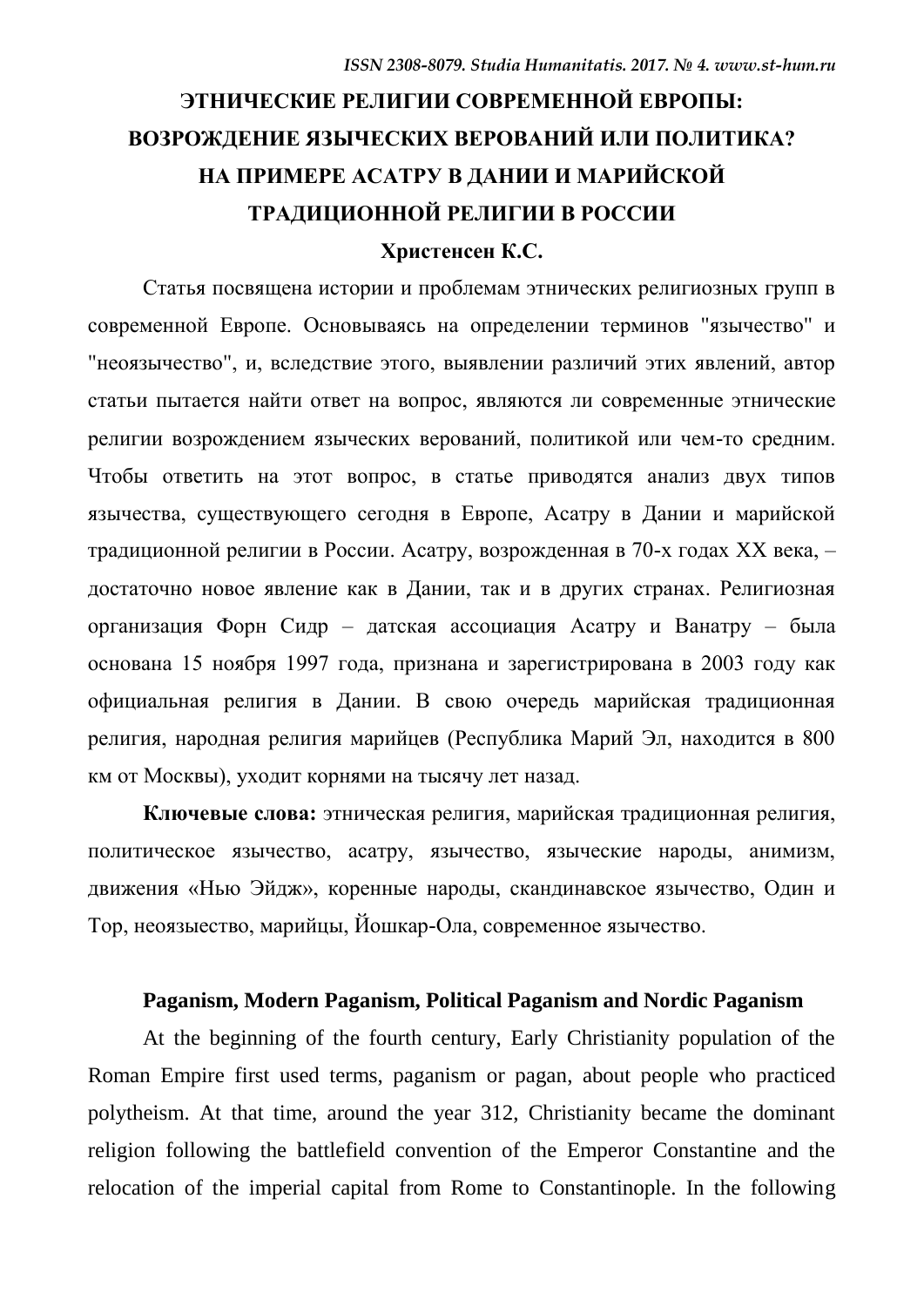centuries, Christians received support and military protection for establishing churches and Christian communities in Rome, Constantinople and other greater urban areas in the Roman Empire. The outlying areas, the so-called *pagus districts*, became associated with worshippers of the traditional polytheistic religion. In the following power struggle, the "Pagan" Romans were seen as adversaries to the ascendant religion of Christianity. In several hundred years thereafter, the term paganism was a term with pejorative connotations. The worshipping of the traditional polytheistic religion later got the definition of Ethnic Religions because they are often distinguished from religions that claim not to be limited in ethnic or national scope or to be a monotheistic religion, such as Christianity or Islam

*Paganism*, from Latin *paganus*, *pagan* and Latin *pagus*, village, also known as historical pagan beliefs, refers to the history of religion from a Christian point of view, the condition not to belong to one of the monotheistic religions. Based on historical texts from antiquity and the middle Ages, these are demarcated in Europe and the Near East by Christians, Muslims, Jews, Zoroastrians and Manicheans, the Abrahamic religions. In the primary literature of these epochs, the use is usually pejorative due to the religious exclusivity claim. In the newer research literature, paganism / pagan / pagan / pagan cults – in relation to antiquity and the middle Ages are used without any value in order to distinguish the followers of various divine cults from Christians, Jews, Zoroastrians and Manicheans, without devaluing them.

Paganism or heathenry are names of religious cultures, usually polytheist, or animistic. The term is placed in contrast to another religion, mainly Christians, Jews and Muslims, against this different religion, but sometimes, for example, Christians denote Jews as gentiles. Consequently, the term has been used for a wide range of spiritual or ritual practices or beliefs in folklore and polytheist religions. The term occurs adjectively in expressions such as "heathenry missions", "pagan rites" and "heathendom", which refers to pagan / pre-Christian times implicitly aimed at the time before the tenth century for instance in the Nordic region. Ethnologists therefore often prefer to define more precise terms, such as polytheism, shamanisms or animism to explain the different aspects of paganism.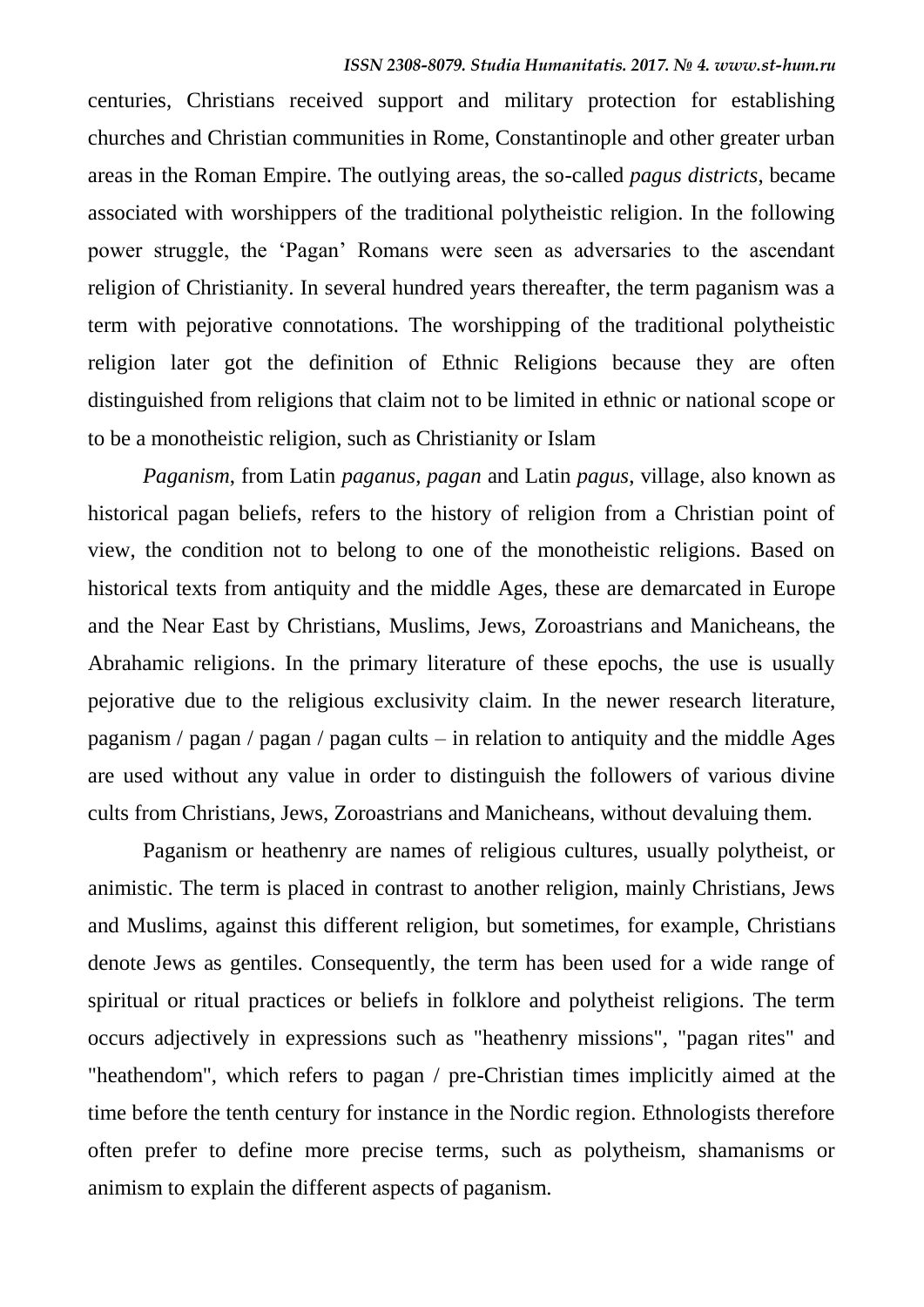Nevertheless, the negative connotation of the term paganism has hardly survived in today's linguistic usage due to continued effective religious imprints. In modernity, however, the term heath no longer applies to atheists, agnostics or minority religions due to pluralistic liberal tendencies. As a self-designation of followers of Neopaganism movements, however, it is used again.

However, the revived Paganism of modern times has sometimes been referred to as Neopaganism. *Neopaganism*, also known as Modern Paganism, is a collective term for new religious movements influenced by or claiming to be derived from the various historical pagan beliefs of pre-modern Europe, North Africa and the Middle East. The prefix neo is denoting a new and contemporary nature of the ethnic religions whereas the suffix paganism identifies the past religious traditions in the ethnic religions. Somehow, the modern religious movements are seeing themselves building new components on the old native and natural religions. Although they do share similarities, contemporary Pagan religious movements are diverse, and no single set of beliefs, practices or texts are shared by them all. Most academics studying the phenomenon have treated it as a movement of different religions, whereas a minority instead characterizes it as a single religion into which different Pagan faiths fit as denominations. Not all members of faiths or beliefs regarded as neopagan self-identify as a "Pagan".

Adherents rely on pre-Christian, folkloric and ethnographic sources to a variety of degrees; many follow a spirituality which they accept as being entirely modern, while others attempt to reconstruct or revive indigenous, ethnic religions as found in historical and folkloric sources as accurately as possible. Furthermore, Neopaganism is not an organized religion and has no official doctrine, creed, or organization. Pagans follow a wide variety of spiritual paths and may have a variety of beliefs on religious questions like the divine, human nature and the afterlife. However, there are some common beliefs that are held by most neo-pagans.

The numbers of neo-pagans have steadily been growing in the last decades. There are different reasons for that. The three most important reasons for that phenomenon are the following three: Firstly, many neo-pagans are disappointed with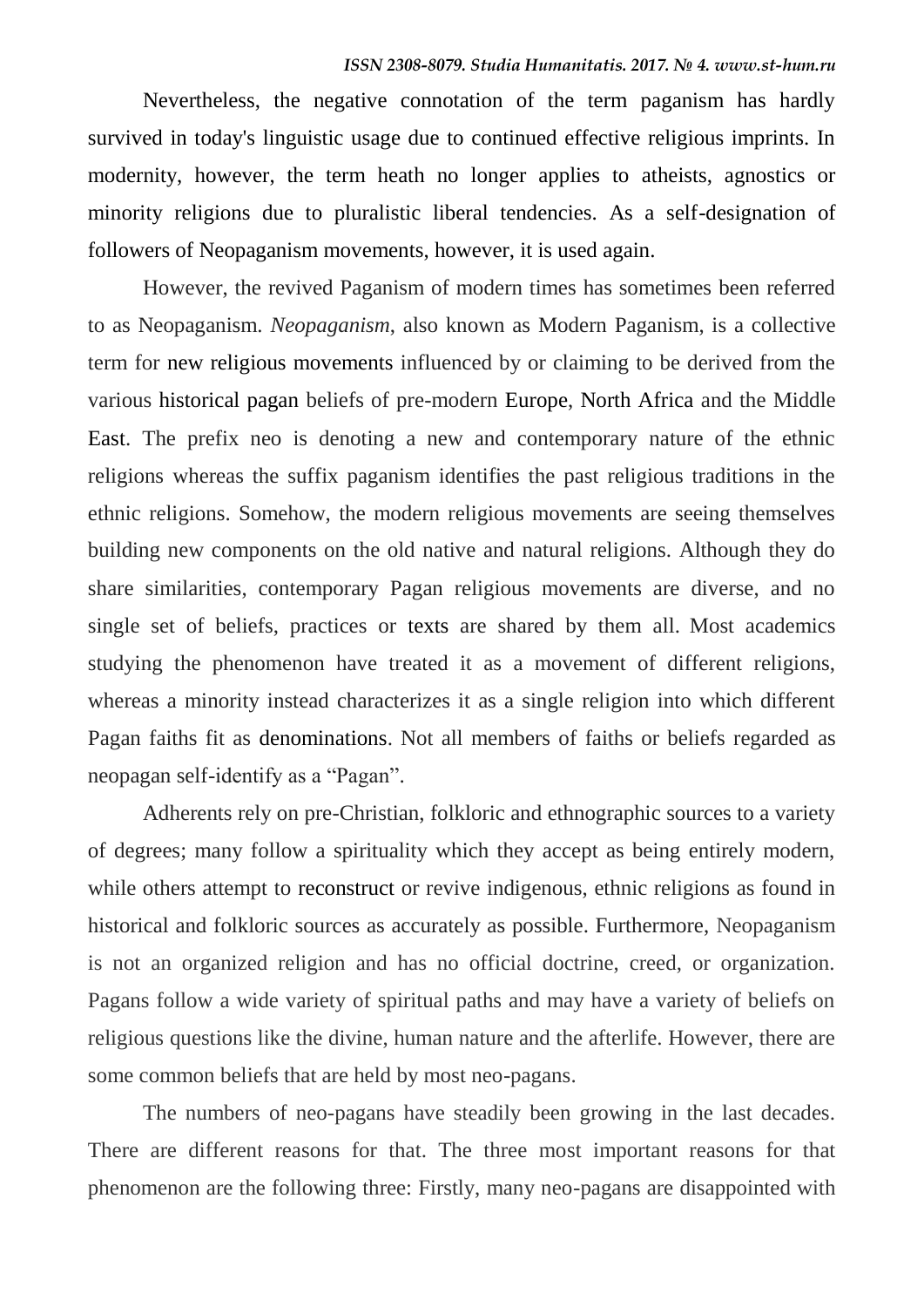Christianity, and they either are developing or are joining modern Pagan associations. They thereby renounce their religion of childhood/family, because they seek out a religious community with a more spiritual perspective keeping in with their personal values [6, p. 7].

Secondly, the term pagan and the European Pagan religion have more or less become glorified in comparison to Christianity in the literature in the last 150 years. Especially, writings by anthropologists, folklorists and historians in the early 20th century. Neo-pagans thereby find an appealing marker in their shift in religious orientation. It signifies something non-Christian and at the same time rejects Christian authorities and authorities as a whole. Thirdly, some roots of modern paganism lead back to the New Age Movements of the 1960s and 1970s. An important element in the New Age flow is the expectation of a transformation of the world to a better universal world. Some groups believe it will happen in the near future, while others believe it has already happened. Eschatological notions of the destruction of the world are found in most religions, e.g. Biblical apocalypticism, but in certain circumstances, they are given more weight than in others, for example, millenarian movements. Such expectations are often found in new age, but the predominant topics are generally more oriented towards mysticism than apocalypticism. Thereby the so-called Political Paganism occurs [6, p. 7-8].

Perhaps the most fundamental belief of Neopaganism is the recognition of the divine in nature. Pagans revere the cycle of the seasons, which is regarded as an expression of the divine and a model for spiritual growth and renewal. The majority of Pagans regards the Earth herself as sacred, and deep ecological concerns are characteristic of most followers of Neopaganism. It is generally understood to contain elements of animism. Neopaganism tends not to be organized or dogmatic and many Pagans do not identify with any particular strand of Neopaganism, instead drawing from the beliefs and rituals of more than one tradition. Nevertheless, many do join a specific tradition that they find most meaningful as their focus, such as Wicca, Asatru or Druidism.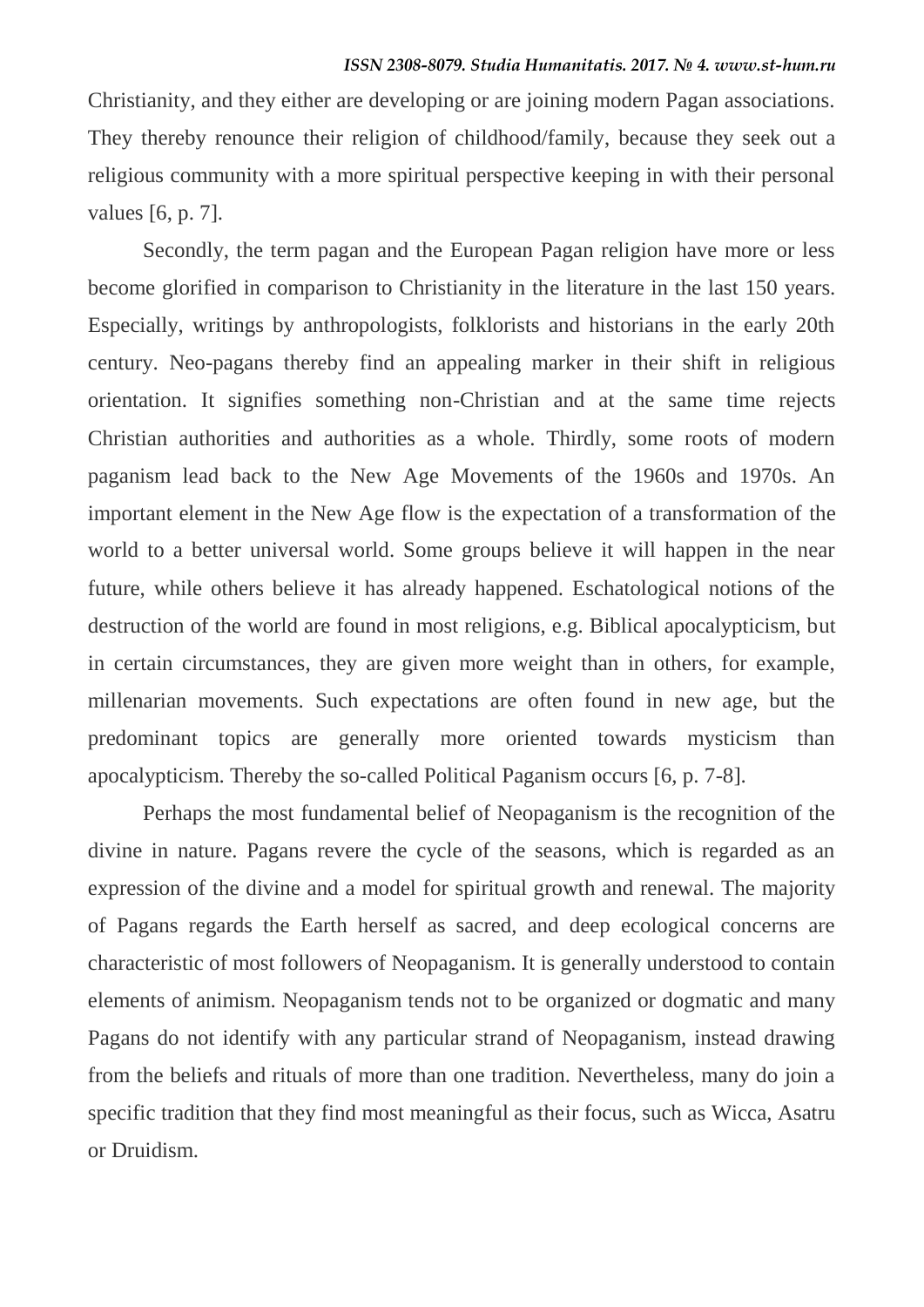#### *ISSN 2308-8079. Studia Humanitatis. 2017. № 4. www.st-hum.ru*

Some neopagans are Reconstructionist, meaning that they seek to recreate faithfully the pagan religion of a particular group, such as the ancient Greeks, Celts, or Egyptians. Reconstructionist tends to disapprove of eclecticism, personal adaptation and modern trends in favour of academic accuracy and authenticity.

A special Neopaganism in Scandinavia is Nordic Paganism. Nordic Paganism is a collective term for the religious traditions and customs practiced by the inhabitants of the Nordic countries during the Viking era up to the turn of the century – a period extending from 700 AD. and to the 1100s. The Nordic religion was a people religion where the emphasis was on rituals and social ties. It was locally oriented and appeared in many forms. This can be due to the fact that there were no normative texts, and that religious change is a basic condition for all religion. It may be of greater or lesser importance but is very difficult to detect based on the individual text, which is a snapshot. During the Viking era, mythology and ritual practice were mostly transmitted in oral form. The sources that exist for religion are a number of more or less randomly assembled sources. From the Middle Ages are preserved literary sources. Modern research is based on these texts, supplemented by, among other things, archeology. On this basis, a reconstruction of a common Nordic religion has been created. That is, Nordic religion is a generalized ideal image [3, p. 11-12].

The Nordic region did not constitute a unity in the Viking Age, but was cultural, economic and political affiliated with neighboring regions. The northerners belonged to the German-speaking group, who in the Iron Age shared many cultreligious features. The people of the South-German area were converted to Christianity earlier than in northern-German. Source material is far more extensive for the religion of the Viking age than to the older Germanic religion, and studies are based more and more on the Nordic material.

## **Differences between Ethnic Religion and Monotheistic Religion**

Ethnic religions are distinctive in their relationship with a particular [ethnic](https://en.wikipedia.org/wiki/Ethnic_group)  [group](https://en.wikipedia.org/wiki/Ethnic_group) and often in the shaping of one's solidarity with an ethnic identity and ethnic religions are often distinguished from religions, which claim to be not limited in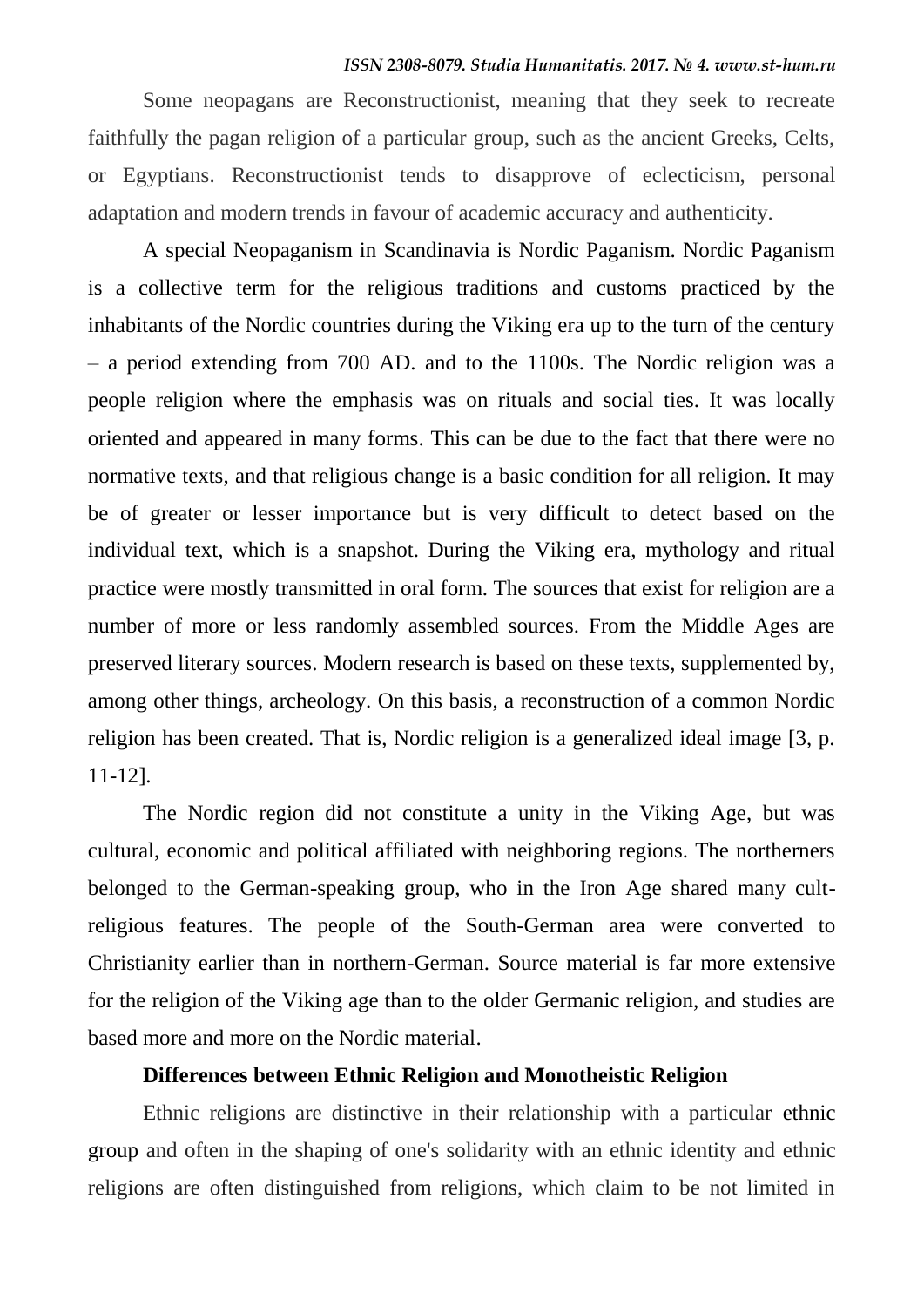ethnic or national scope. When we think of the concept of religion in a modern society, we typically have a concept of monotheistic religion, which is normally shaped by Christianity or one of the other big world religions. However, solely certain ethnic groups practise some localised denominations of global religions as Copts in Ethiopia [2, p. 439-440].

Furthermore, one imagines a permanent teaching, moral directions, a hierarchical structure and a monopoly of truth that defines a monotheistic religion from other religions, when you define the term religion. When you think of a religious person, you may likely think of a person who manifests devotion to a deity or a person who is addicted to a religious zealot.

Few people think about that, this is a culturally created image and that it is a picture, which does not apply to all religions. Rather than being applicable to all religion, it is an expression of a certain particular type of religion; namely the exclusive monotheism. The religious form that strictly holds that there is only one god and one truth. It is a form of religion whose oldest known expression the Egyptian Aton religion originates from the middle of the Bronze Age, but first gained its breakthrough with Christianity and Islam in the 4th to 6th centuries after Western Time. Exclusive monotheism is in many ways a counter-religion that is opposed to all other religions. Its assertion of the one universal creator"s garden initially legitimizes the rebellion against the ruling power structure and when it is overthrown, legitimizes the new power that prevails on behalf of the creator.

However, humans have always dealt with the spiritual dimension of life as human beings. Before the invention of exclusive monotheism, there was no need for a definition of religion as such. That was just something you did. Therefore, when trying to describe religions that do not belong to exclusive monotheism, it makes it difficult to make comparisons with the counter-religious form that has defined itself as opposed to the original human religiosity. Religious researchers have throughout the ages called the "primitive" religion, the religions of indigenous peoples or religious religions. None of these terms is particularly good or descriptive. Among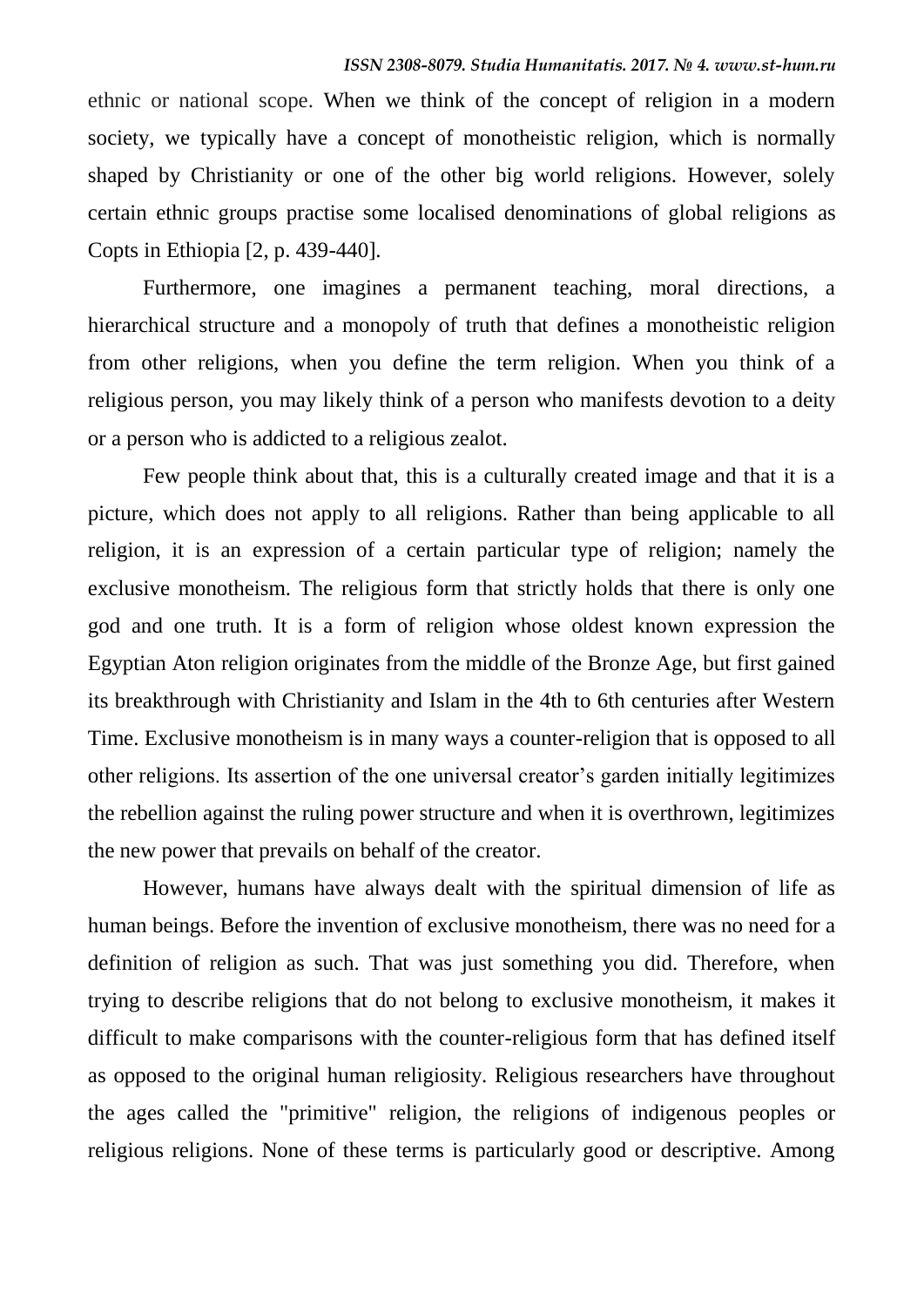those who, in modern times, cultivate this original form of religion or try to recreate it, it has therefore begun to talk about the ethnic nature religion.

The term "natural religion" refers initially to it being through natural processes by man spontaneous natural need to deal with the spiritual. Both through rituals and mysterious experiences. For some, the word "natural religion" refers to the belief in a wild nature. Where God, in exclusive monotheism, is outside the world, the divine in an ethical natural religion is a part of the world. In the context of an ethnical natural religion, the word "ethnic" means that it has emerged in a limited cultural context by a mutual interaction between traditional carriers. It does not mean that it cannot absorb foreign elements, but that the tradition has its own ethnic cultural expression as opposed to a prophetic religion given by the prophet's vision.

An ethnical natural religion is not exclusive in the same way as Christianity and its related religions. That is, you do not convert into an ethnical natural religion. You cultivate the powers in the shape they now have in the tradition that follows and you can easily follow several traditions at the same time. From an ethnically natural religious angle, one day you can come to a Christian church or a Muslim mosque, for the next day to go to a Sumbel or Blot for an Asatruar (Asatru believers) or to puja in a Hindu temple. The moment you grow the Nordic powers, you are an Asatruar. Therefore, there is nothing wrong with the fact that, as a believer, you can, as a matter of principle, be a member of for instance the Church of Denmark (Protestantism) and at the same time grow the Nordic powers by virtue. It is not in the ethnical nature religion that the problem lies if there is a problem. These religions do not allow their followers to have other gods who have a problem with such practices.

An ethnic nature religion is inclusive. That means that, as an ethnic natural religion, one can readily recognize other manifestations of the divine. There is even a theological tradition since ancient times, where the gods of most religions are interchangeable. When a Dane worships Odin, a Greek can see it as the worship of Hermes. An Egyptian can see it as the worship of Thoth. A worship of Freya can be translated into the worship of Venus, Aphrodite and Ishtar. The different ethnic traditions can also exchange gods if one feels one lacks an aspect of reality. The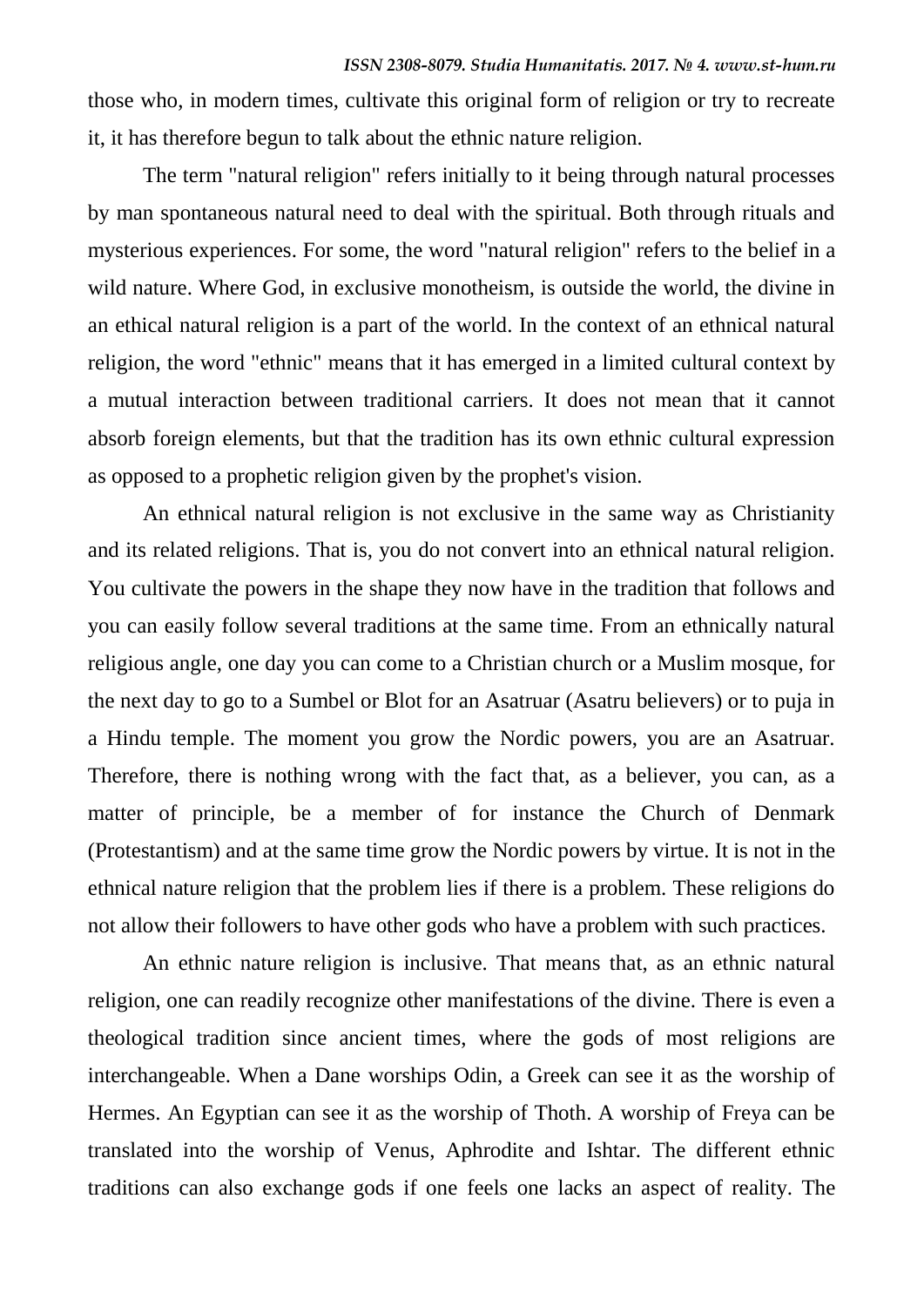world is changing all the time and since the divine is a part of the world, cultivation must obviously reflect the changed state.

As ethnic natural religions, one can even be the supporter of the kind of monotheism that perceives all gods as manifestation of the same Primordial Force or deity. However, it is another type of monotheism than exclusive universal monotheism. It is monotheism where the Bible can be true to the Jews, but where it is not for those who cultivate Shiva or Vishnu as the highest deity. The various religious writings are simply too different, so that such ethnic nature-religious monotheism can be universal.

It is not for ethnic natural religions to do missionary work. Many believe that there is a ban on mission, but since ethnic nature religion is not prohibited, such as exclusive monotheism, there is also no real mission ban. However, it appears indirectly that when other people, such as ethnic groups, can be true in their own tradition, there is no reason to impose another truth on them, which they do not want. However, the emergence of missionary religions has changed the state of the world and some ethnic natural religions have therefore found it necessary to mission, as a protection against being eradicated by mission of others monotheistic religions.

## **Mari Native Religion**

The traditional *Mari Religion* or *Mari Paganism* is the ethnic religion of the Mari people, a Finnish ethnic group that inhabits the republic of Mari El near Kazan in central Russia. The Mari Religion is one of the oldest indigenous religions in Europe with uninterrupted continuity that survived Christianization, although it has coexisted for generations with Russian Orthodoxy. The Mari religion is based on the cult of the forces of nature, which man must honor and respect. Before monotheism spread among the Mari, they worshiped many gods the Jumo, a word with the same root as Jumala in Finnish, while recognizing the primacy of a "great god," Kugu Jumo. In the nineteenth century, influenced by monotheism, pagan beliefs were altered to the image of an Osh Kugu Jumo, literally "great god of light", was strengthened [4, p. 249].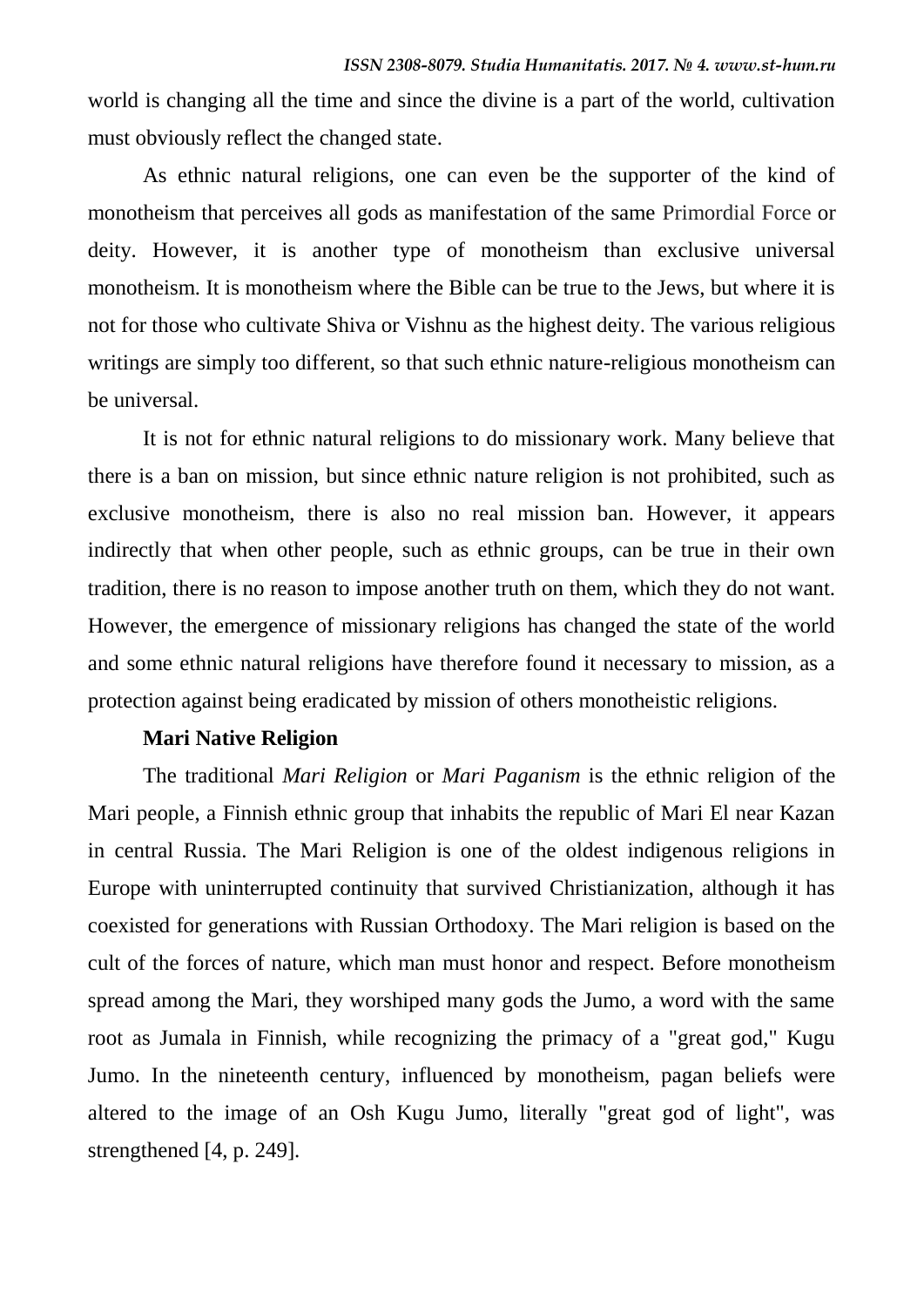There are significant differences between the pantheon of lowland mars, with about 140 gods, and those of the highlands, with about 70 gods. However many of these deities are different forms of other gods. Nine gods are the most important, and are often regarded as hypostases of the supreme god Osh Kugu Jumo. Besides the gods themselves, the Mari also believe in a wide range of spirits, some associated with the cult of the ancestors (the kughiza) and others representing the forces of evil or destructive. The traditional Mari religion includes tree worship and animal sacrifices.

Believers of the traditional Mari religion perform public rituals and collective prayers, energize cultural, educational and charitable activities, transmit their beliefs to the new generation, and distribute religious literature. Public prayers are made according to the traditional calendar, according to the position of the Sun and the Moon, and are held in sacred groves (küsoto). A hierarchy of priests (karts) organizes the ceremonies. There are currently four regional organizations embodying the Mari religion.

The conquest of the area in the 16th century by the Muslim Tatars little affected the traditional Mari religion provided they accepted Tatar supremacy, paid tributes and contributed soldiers to the wars against the Russians, the Mari continued to be governed by their traditional princes and to practice their religion. In addition, the Russians, who nominally controlled Mari El since the conquest of the Kazan Tartar in 1552, initially did not make great attempts to Christianize them.

It was not until the eighteenth century that the Russian Empire initiated a policy of Christianization of the Mari Natives: initially it consisted only of tax benefits for those who converted, but soon there were more drastic measures, such as the expulsion of animists from their villages and baptisms by force. Officially, in 1743 most of the Maris had been baptized. However, traditional rituals, such as animal sacrifices to the gods, continued to be practiced, with the Russian state and the Orthodox Church alternating between tolerance and repression. In 1897, almost one third of Mari would follow the traditional religion, according to the censuses,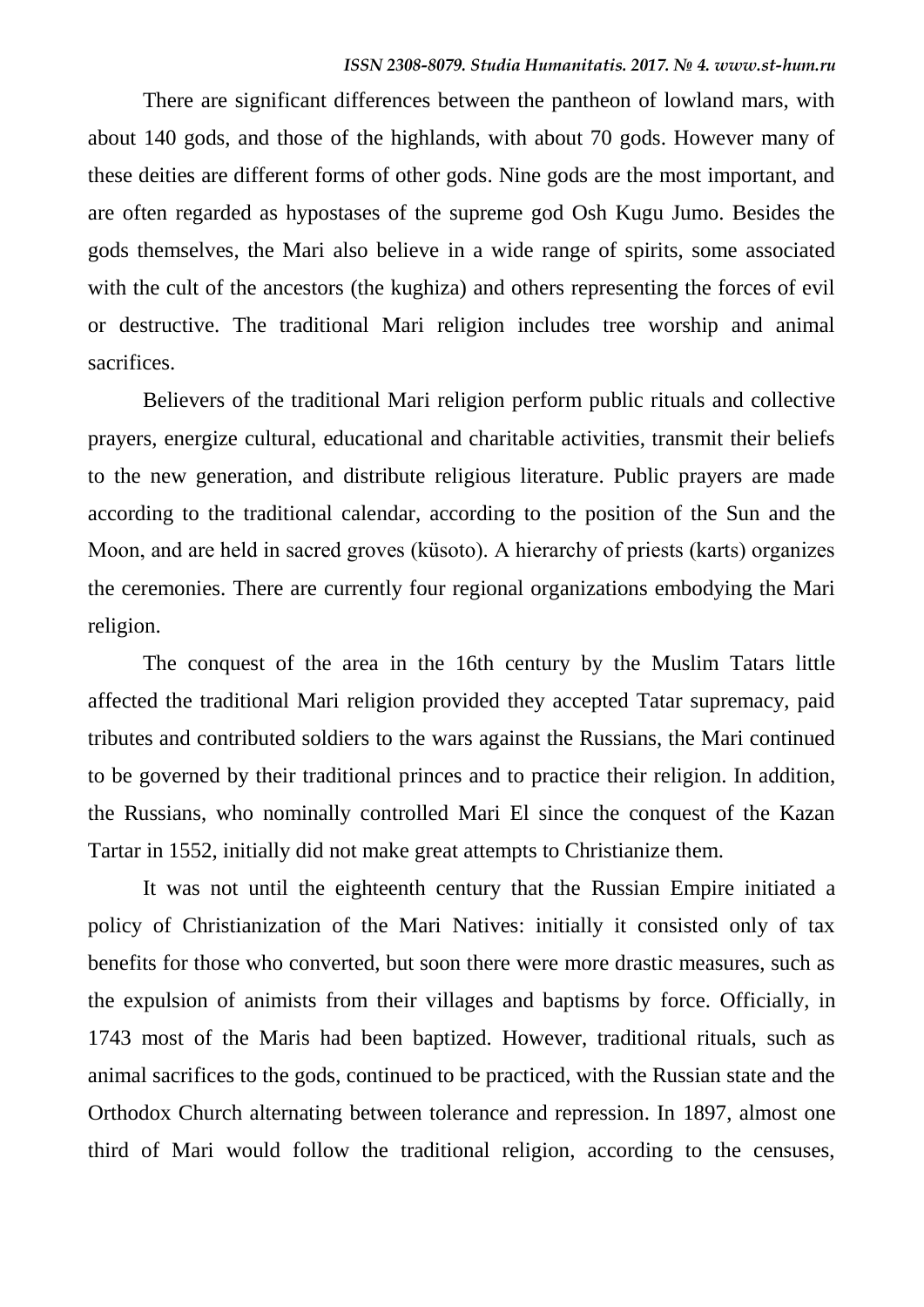possibly the true numbers would be larger, with some Animists not to declare openly their belief.

With the establishment of the Soviet Union, the Mari native religion continued to be persecuted. Even more intense than those made to Christianity, but since the 1990s, it has received official status by the Mari El government, where it is recognized as one of the three traditional religions along with Orthodox Christianity and Islam. Some activists say that believers in traditional Mari religion are under pressure from Russian authorities as part of a campaign to Russify Mari culture. Vitali Tanakov, a priest of the Mari religion, was accused of inciting religious, national, social and linguistic hatred after publishing the book "The Priest Speaks".

Today many Mari are baptized as Christians but participate in traditional prayers rather than in the services of the Church. A 2004 study concluded that about 15% of Mari El's population claims to follow traditional Mari religion; given that the Mari are 45% of the 700,000 inhabitants of the Republic, these numbers mean that probably more of a third of these affirms to follow the traditional religion. Victor Shnirelman, who considers that between a quarter, presents a similar number and half of the Mari, follow the heathen gods, or sympathize with Neopaganism. Some Mari intellectuals consider that ethnic Mari believers should be classified into groups depending on the degree of Russian Orthodox influence, including syncretic believers who may occasionally attend the Church, followers of the traditional Mari religion who are baptized, and unmarried Mari [8].

Unlike other forms of European paganism, the traditional Mari religion had uninterrupted continuity from the distant past, rather than having been rebuilt recently – as in so-called neo-paganism. However, a recognized Russian researcher, Boris Kirillovich Knorre from the National Research University in Moscow, provides in his article "Neopaganism in the Mari El Republic" an analysis of the Mari paganism as a syncretic phenomenon that combines traditional local popular elements and cultural innovations of our time. He divides the believers of the Mari religion into three groups: Chimari, the Marian believers who are not baptized by the Orthodox Church,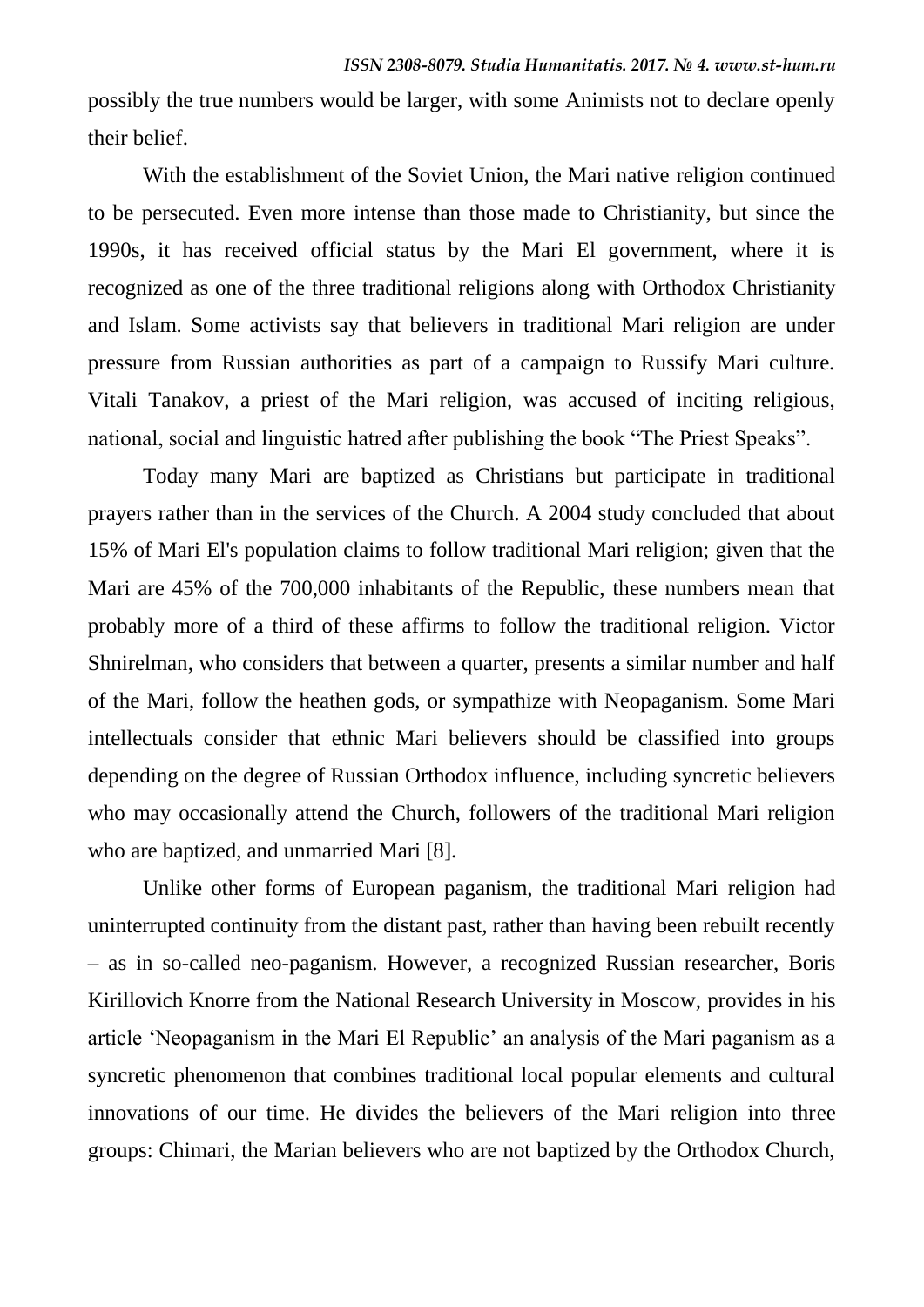and reject all Christian rituals; Marla vera, baptized but attending both the Marian and Orthodox Church rituals; and Kugo Sorta, a revivalist movement [4, p. 249-265].

His article focuses on the problem of contemporary religiosity of local nations, renovation of archaic traditions, world-view and religious mythological paradigms. Furthermore, the native religion in the Mari El Republic has changed over time, particularly under the influence of neighboring monotheism. In the last decades, there has been a revival similar to the one of the Neo-pagan ones, while maintaining its traditional characteristics in the rural world.

The author's task was to discover the dynamics of an ancient mythology renaissance, to analyze its philosophy and problems of post-secularism on the Post-Soviet area. The results of his study showed that by positing a so-called new universal harmony, the Mari Native Religion is not only a historical pagan belief, but also more and more tend to be Political Paganism. By aspiring to influence a broader sphere of social thinking as well in the area of Mari El as in the rest of Russia, the role of the religion will change and inspire to other aspects of the traditions than its original pagan traditions and a national-political identity of the Mari People is growing.

In 1997 the Bishop Ioan Timofeyev of Yoshkar-Ola and Mari El Diocese pointed out that the Mari native people by changing its foundation, and by encouraging insubordination against their Christian neighbors the Mari religion more and more could tend to become a destructive cult than a serious pagan religion. The thoughts of the local bishop were supported by the fact that the intellectual Mari people in Yoshkar-Ola increasingly regarded their religion as being in opposition to their Christian neighbors [1].

The main reasons for this abovementioned problem, admits the Russian Mari anthropologist Nikandr Popov, is firstly the weak organisational skills of the pagans themselves. Secondly, the practical problem that, in accordance with Soviet law, religious rites were permitted only in worship buildings, and, since Mari pagans did not possess any worship buildings, they were unable to register, which worsened the relationship to Christians a little. Furthermore, the 1997 law of legalisation of the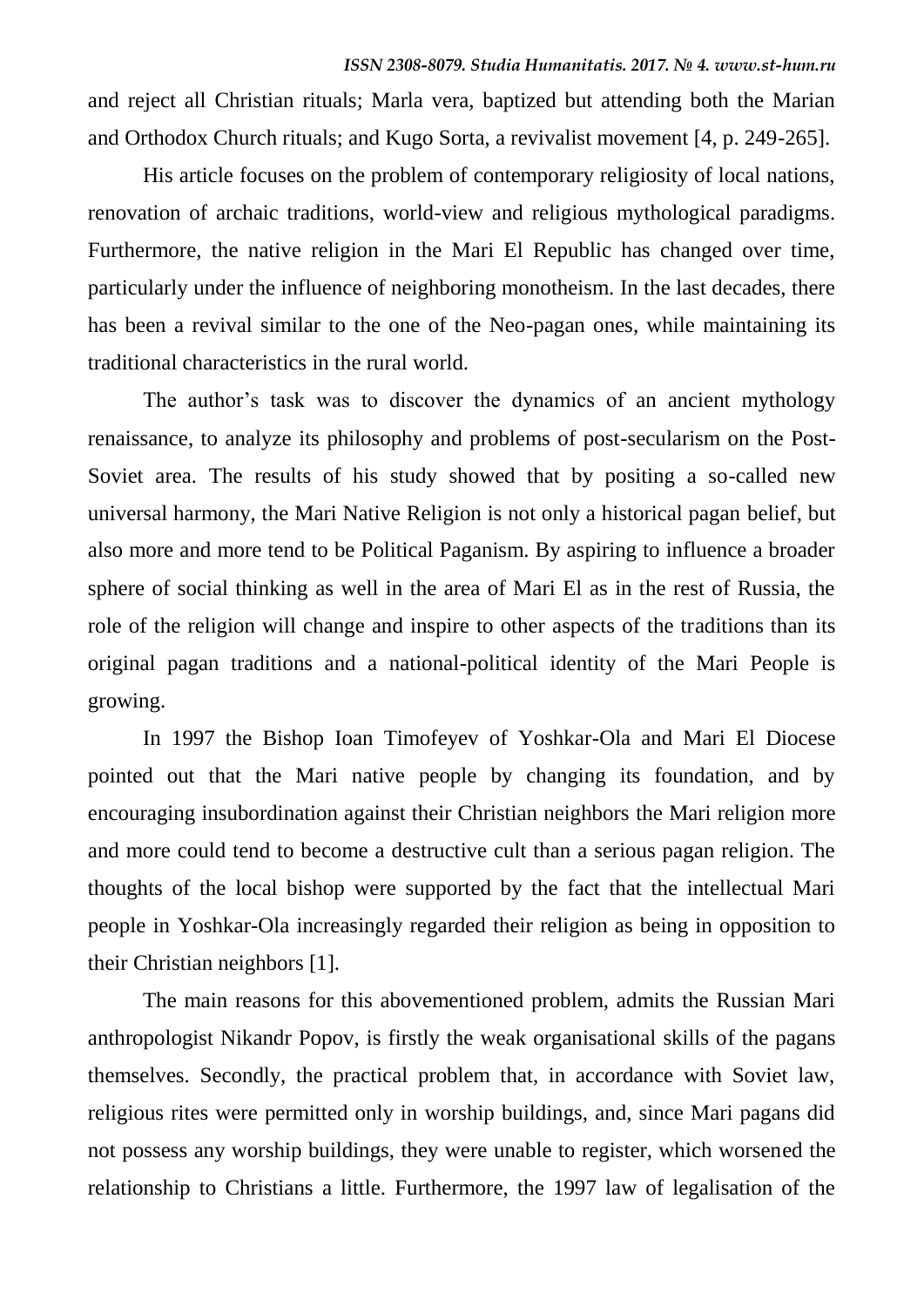native religions in Russia favours those with long-established religious structures and resources according to Nikandr Popov. Furthermore, he strikes cold water in the blood and believes that the heathens of Mari El will find their own legs to stand over the years [1].

Nevertheless with Boris Kirillovich Knorre words from his conclusion of his study: that if the Mari pagans see Christianity as an obstacle that hinders them in expressing their own uniqueness and that one of the main tasks for the Mari intelligentsia in Yoshkar-Ola is to purify their religion of Christian influence, the foundation of the Mari Native Religion is more a Political Paganism than a traditional peaceable historical pagan belief, in the eyes of the author of this article.

## **Asatru**

*Asatru* is a religion that seeks to revive the ancient religious beliefs and practices of the pre-Christian religion in the Nordic region. Particularly those of pre-Christian Scandinavia but also the related traditions in the German area of continental Europe and the Anglo-Saxons in Great Britain. The organization of modern Asatru has its roots in Scandinavia in the Icelandic association known as Asatruarfelagid (the fellowship of those who believe or trust in the ancient gods), founded in 1972. During the 1970s, groups were formed in USA, Great Britain, Iceland, Sweden, Norway and Denmark, which were not in contact with each other and not even were aware of each other"s existence. Each of the groups revived the old Pagan traditions for the benefit of modern people [7, p. 127-128].

Asatru is one of several denominations of a cultivation of the ancient Nordic gods in the present. In Denmark, the ascendants are often organized in Blot guilds, holding religious festivals, which alone constitute the core of the common religious life. Many of these Blot guilds are affiliated with the common Forn Siðr association 'the Old Customs' – the term of pre-Christian religion in early Christian times. The Asatruan"s organizations do not have a dogmatic attitude to what gods the members believe, as it is stressed that no mission is being conducted. The Blots are held approx. four times a year in connection with the Sun's course. As a rule, participants form a circle that closes ceremonially and is perceived as sacred.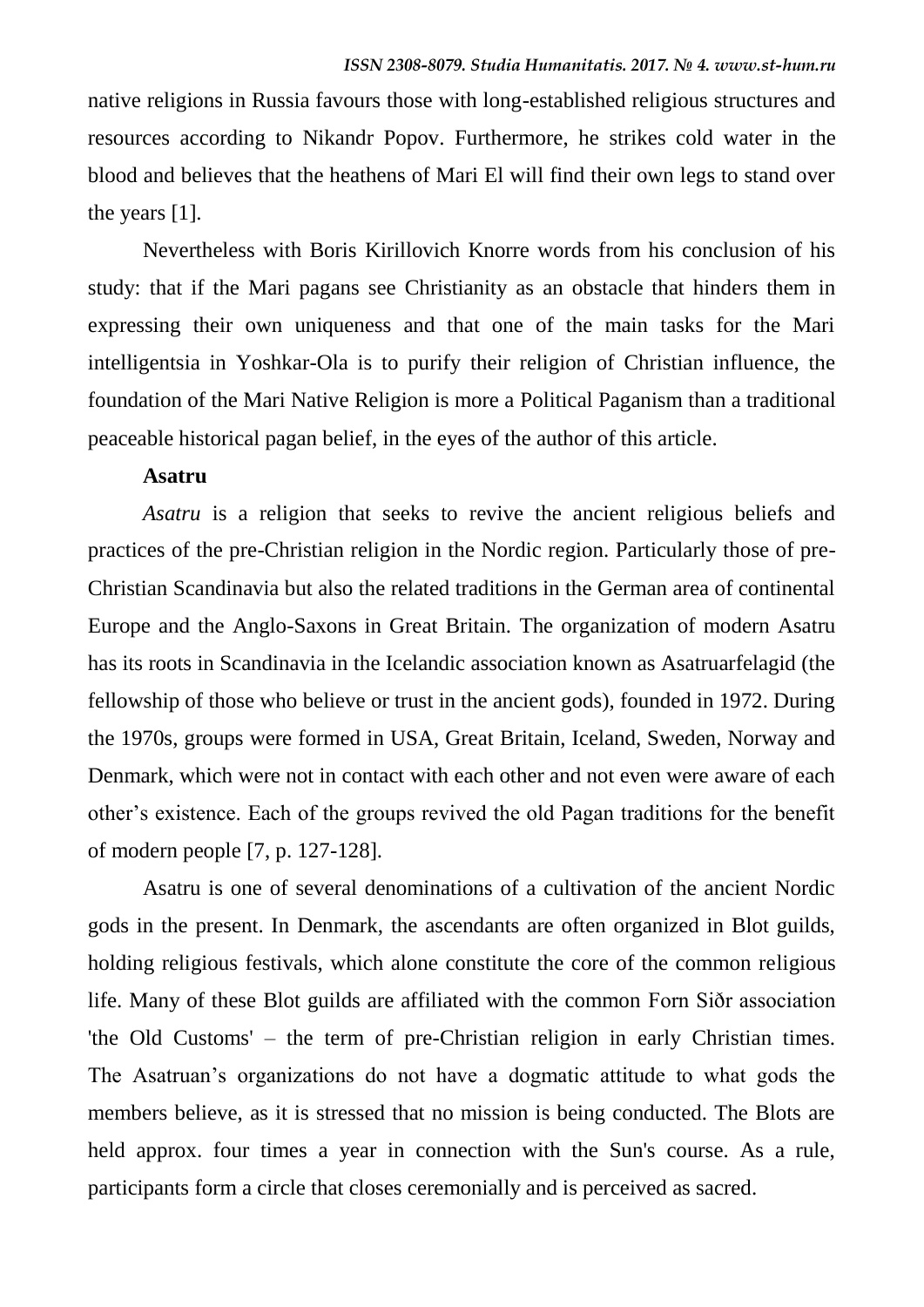Standing in this circle, the participants are shouting their gods, committing you, inviting objects, among other things, until the circle is again opened ceremonially. Asatruars cultivates the gods of Nordic mythology. They are referred to as powers. The powers are shouted through the Blot that often takes place in an invigorated circle of practitioners who greet gods, dads, or ancestors by drinking a bowl for them. The modern Asatru rituals take place primarily outdoors. In Denmark, Asatruans have no temples. The leader of the ritual is called a Godi, a name of an old Icelandic chieftain, when it is a man or, if it is a woman, a Gythia [5, s. 20-32].

It is done as far as possible from source material about faith, but parts are reinvented. In particular, knowledge about the rituals is inadequate. Asatruars goes under many different names like the old custom, the ancient seed (or ancient moral), not least like in the old Nordic mythology. The most important written sources of the Asatru are the older Edda and the younger Edda. Elder Edda is a poem collection of stories from Nordic mythology and Nordic heroism. They were written in Iceland in the 13th and 14th centuries, but the original authors are unknown today. The poems are probably hundreds of years older and are passed through oral tradition. They constitute a central text group in the Icelandic literature from the Middle Ages.

The name Edda was originally the name of Snorre Sturlasson's textbook in documentary art from around 1220. However, when a manuscript with the older editions was rediscovered in 1643, the newly found bookmark called Elder Edda became distinctive from Snorri's work, now called Younger Edda. What the word Edda means is disputed, but it is assumed either to relate to the word grandmother (Norse language: Edda), that is, stories from grandmother's time or is a derivation of the word Oder (poetry inspiration) or the latin edo (I publish, manufacture). In particular, the queries Havamál and Völuspá are used to define the faith. There is no simple interpretation of the Norse texts within the asatian environment. Everyone has the right to interpret the myths as it makes sense to them and exercise the faith in an appropriate manner.

On 15 November 1997 the Forn Siðr association, the Asatru and Vanatru Association in Denmark, was established, in 2003 recognized, and registered as an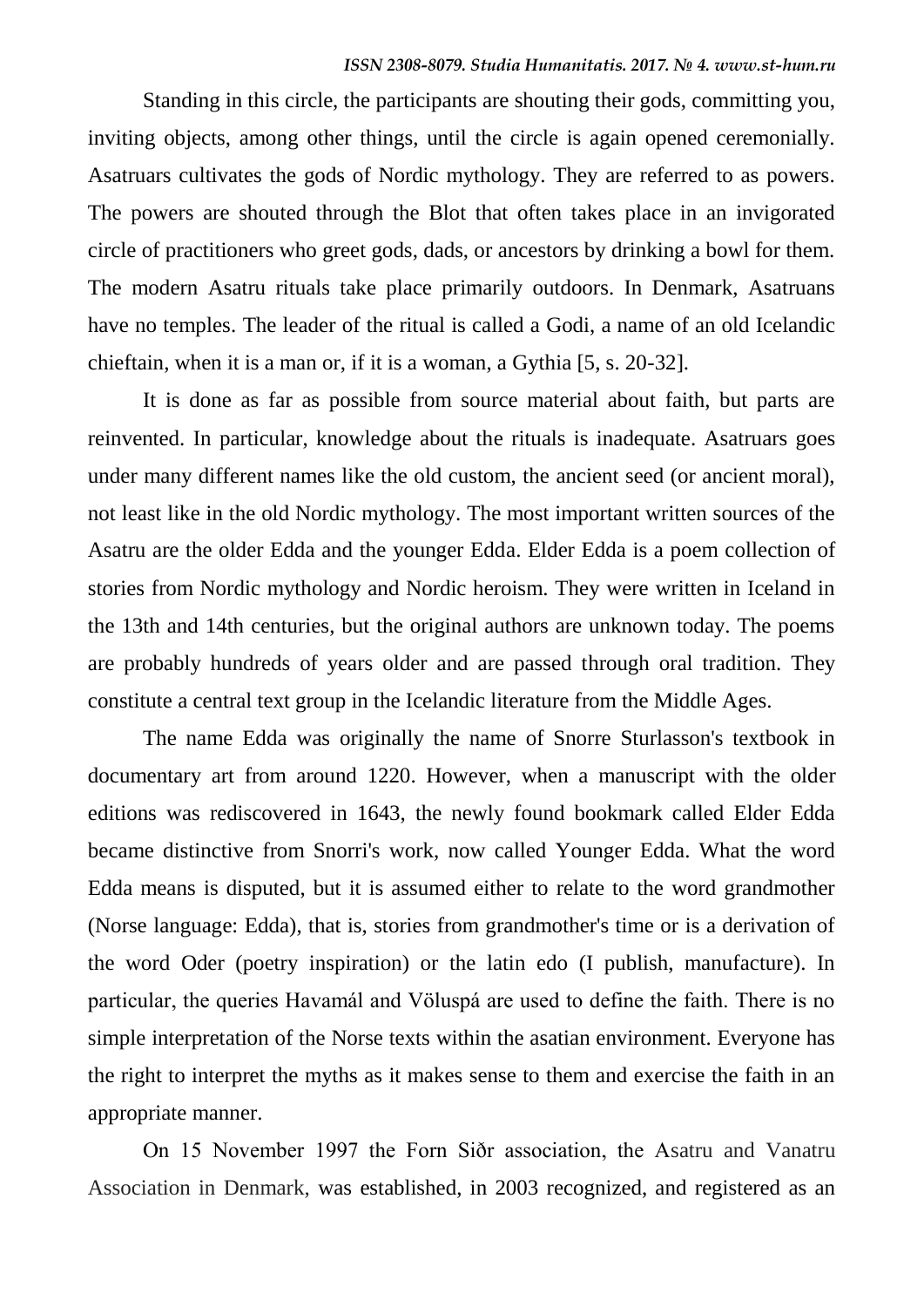official religion in Denmark. In 2018 the Forn Siðr association has around 800 members. With unorganized Blot Guilds all over Denmark, the number of Danes that are worshiping the Asatru is around 1.500-2.000. The Forn Siðr association is a modern unity with own statutes and with a board consisting of seven members. However, if you are looking for a religious community where you can be saved, you have come to the wrong place, it appears from the website of Forn Siðr. They do not have the truth or a complete faith. The thoughts, questions and ideas are as valued as the original thoughts, which have been defined in 1997. A good discussion and new initiatives are always welcome. The Danish poet, Ole Godtved's poem "The end of the old gods of the north" is a poetic definition of the faith and philosophy of life of Forn Siðr [9, s. 218-220].

The lack of a traditional religious hierarchy, a solid foundation of faith and a common organization of religious members, make the Asatru associations vulnerable to external flows that also invoke their right to the Asatru. Since 2009 a racist interpretation of the Nordic Asatru belief in gods, such as Thor and Odin, has come to Denmark and creates turmoil in the Danish Asatru environment. Asatru Folk Assembly Denmark (AFADK) is the association that spreads its own version of Asatru, which is reserved for white people with the right genes. Nordic Paganism separatists divide people into races and believe that the breeders should live separately and cultivate only their own customs, faith and culture. The supporters of Nordic Paganism separatism also believe that through their ancestors – the white northern Europeans have inherited special physical and mental qualities. These attributes give them priority to specific lands, such as Denmark, and enable them to communicate directly with the old Nordic gods such as Odin, Thor and Freya. The form of Paganism had its very great rise during Nazism in the 1930s, especially in the Hitler Elite Corps, SS Corps, abusing the symbolism and gods of the Asatru to create a spiritual connection between National Socialism and the past.

Although the majority of modern Nordic Asatruars are both enthusiastically devoted to Scandinavian and German cultural heritage and by most modern Asatru believers firmly opposed to Nazism an although the minority of Nordic Pagans with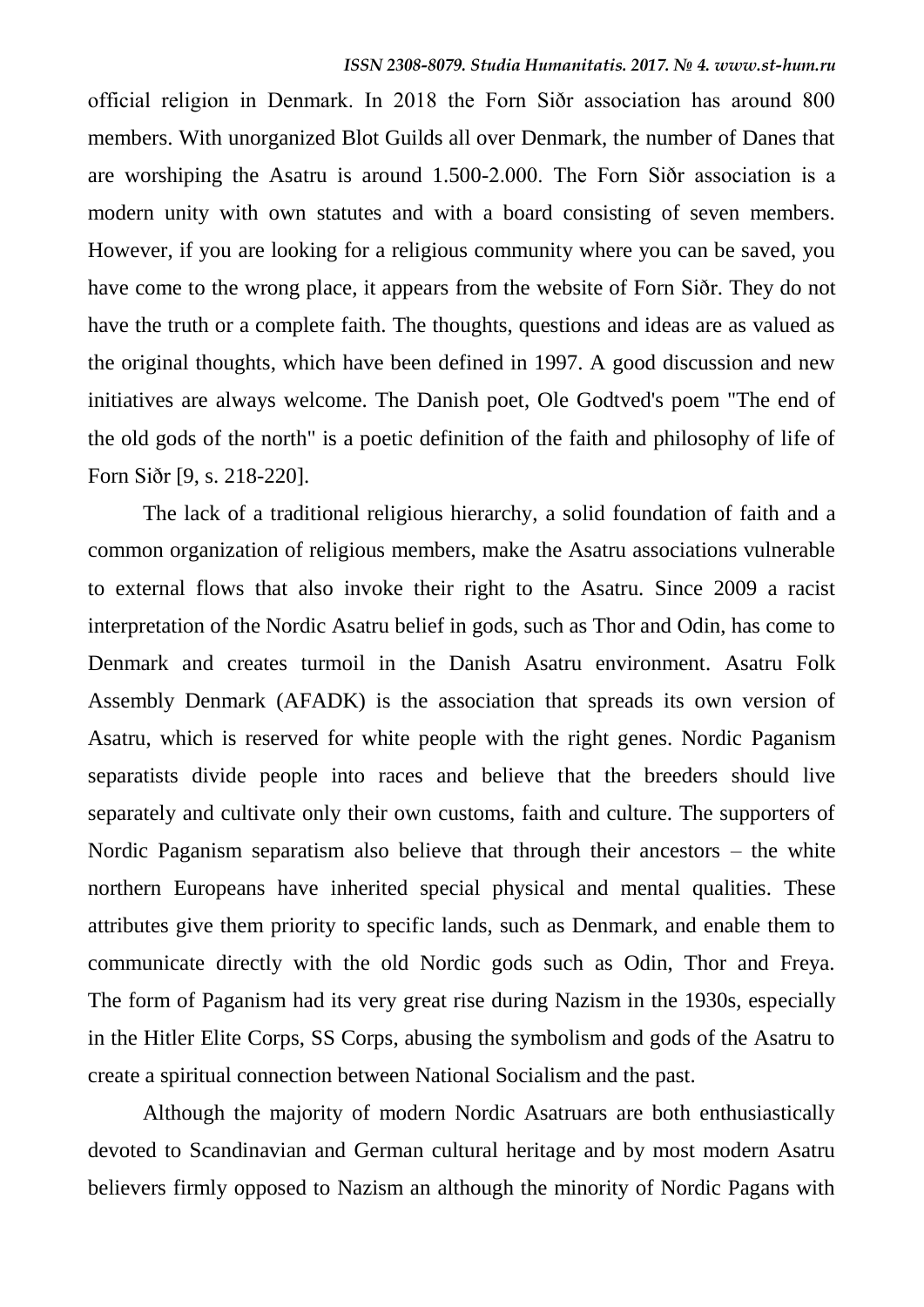Neo-Nazi leanings are firmly denounced as members of fringe groups that they wish to have nothing to do with, it reflects the problems for this Nordic neo-paganism religion.

Firstly, the fact that the Asatru can be interpreted in several ways, and that rightists can use it in their racist propaganda, make this neo-paganism religion problematic. Secondly, the Asatru, as some right wing priests believe can protect the dignity of the Danish cultural identity against the so-called advancing Muslims, in fact, appears in reality to be an immigrated religion from the Middle East. Thirdly, this internal divide and rivalry among the practitioners of religion weakens not only the dissemination of the message but also creates a popular reluctance against the worshippers of the Asatru.

## **Postscript**

There is no doubt at all that the original spirit and traditions as well in the Mari Native Religion as in the neo-paganism religion of the Asatru are a well-meaning and pure-hearted faith. However, the roots of the two native religions are founded in a society that existed more than 1,200 years ago. In a complete different world with different customs and a different view and way of life. A renaissance of the heathenry, which at this very moment all over the world is taking place, is therefore associated with very large customization problems. The lack of a traditional religious hierarchy, a solid foundation of faith and a common organization of religious members make the paganism and neo-paganism religions vulnerable to extreme and nationalistic political influence, of the year 2018. Furthermore, for some neopaganism religion, with the origin of for instance the Asatru in the New Age movements, the Political Paganism elements of the revived native religion will dominate the popular perception of acting purely on political grounds, because that is basically the foundation of religion. As a way of bolstering Mari nationhood and with it Mari-El"s justification for relative autonomy from Moscow and for the Asatru as a way of providing shelter for extremist political ideas.